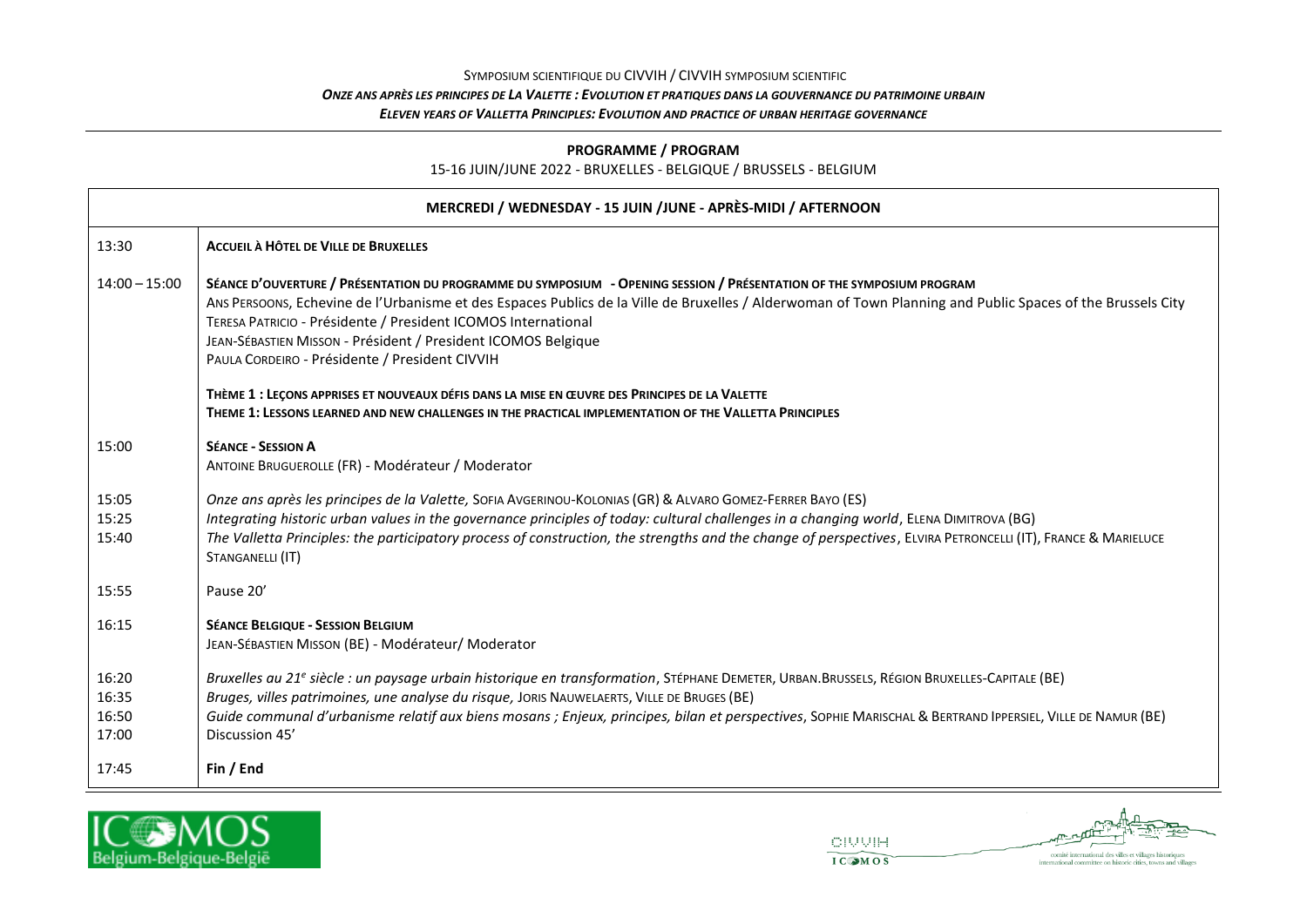### SYMPOSIUM SCIENTIFIQUE DU CIVVIH / CIVVIH SYMPOSIUM SCIENTIFIC *ONZE ANS APRÈS LES PRINCIPES DE LA VALETTE : EVOLUTION ET PRATIQUES DANS LA GOUVERNANCE DU PATRIMOINE URBAIN ELEVEN YEARS OF VALLETTA PRINCIPLES: EVOLUTION AND PRACTICE OF URBAN HERITAGE GOVERNANCE*

**PROGRAMME / PROGRAM** 15-16 JUIN/JUNE 2022 - BRUXELLES - BELGIQUE / BRUSSELS – BELGIUM

| JEUDI / THURSDAY - 16 JUIN /JUNE          |                                                                                                                                                                                                                                                                                                                                                                                                                                                                                                                |  |
|-------------------------------------------|----------------------------------------------------------------------------------------------------------------------------------------------------------------------------------------------------------------------------------------------------------------------------------------------------------------------------------------------------------------------------------------------------------------------------------------------------------------------------------------------------------------|--|
|                                           | THÈME 1 : LEÇONS APPRISES ET NOUVEAUX DÉFIS DANS LA MISE EN ŒUVRE DES PRINCIPES DE LA VALETTE<br>THEME 1: LESSONS LEARNED AND NEW CHALLENGES IN THE PRACTICAL IMPLEMENTATION OF THE VALLETTA PRINCIPLES                                                                                                                                                                                                                                                                                                        |  |
| 09:00                                     | <b>ACCUEIL À HÔTEL DE VILLE DE BRUXELLES</b>                                                                                                                                                                                                                                                                                                                                                                                                                                                                   |  |
| 09:30                                     | <b>SÉANCE - SESSION B</b><br>ANTOINE BRUGUEROLLE (FR) - Modérateur / Moderator                                                                                                                                                                                                                                                                                                                                                                                                                                 |  |
| 09:35<br>09:50<br>10:05                   | Sustainability means continuity, ANGELA ROJAS (CU)<br>Gazprom: undeclared war on Valletta Principles in St. Petersburg, SERGEY GORBATENKO (RU)<br>Adapting urban heritage for health and well-being (Florence), DIMITRA BABALIS (IT) (présentation video /video presentation)                                                                                                                                                                                                                                  |  |
| 10:20                                     | Pause 20'                                                                                                                                                                                                                                                                                                                                                                                                                                                                                                      |  |
|                                           | THÈME 2 : LE PAYSAGE URBAIN HISTORIQUE, ÉVOLUTION DU CONCEPT ET DES MODES DE GOUVERNANCE<br>THEME 2: THE HISTORIC URBAN LANDSCAPE APPROACH AND THE EVOLUTION OF THE URBAN HERITAGE GOVERNANCE                                                                                                                                                                                                                                                                                                                  |  |
| 10:40                                     | <b>SÉANCE - SESSION A</b><br>HANNA ISHAC (LB) - Modérateur / Moderator                                                                                                                                                                                                                                                                                                                                                                                                                                         |  |
| 10:45<br>11:00<br>11:15<br>11:30<br>11:45 | Participatory Approach and Digital Documentation, can the two meet? JIGNA DESAI (IN)<br>Locative social media and online datasets in World Heritage cities. Strategies for interpreting data signification, JUAN A. GARCÍA-ESPARZA (ES)<br>The communication form for sustainable heritage preservation-conservation, JANA JAKOBSONE (LT)<br>Intangible Heritage as a driver of transformations in historic cities: Case of traditional craft practice in Jaipur, India, NIYATI JIGYASU (IN)<br>Discussion 45' |  |
| 12:30                                     | DÉJEUNEUR / LUNCH                                                                                                                                                                                                                                                                                                                                                                                                                                                                                              |  |





**OIVVIH** 

IC MOS